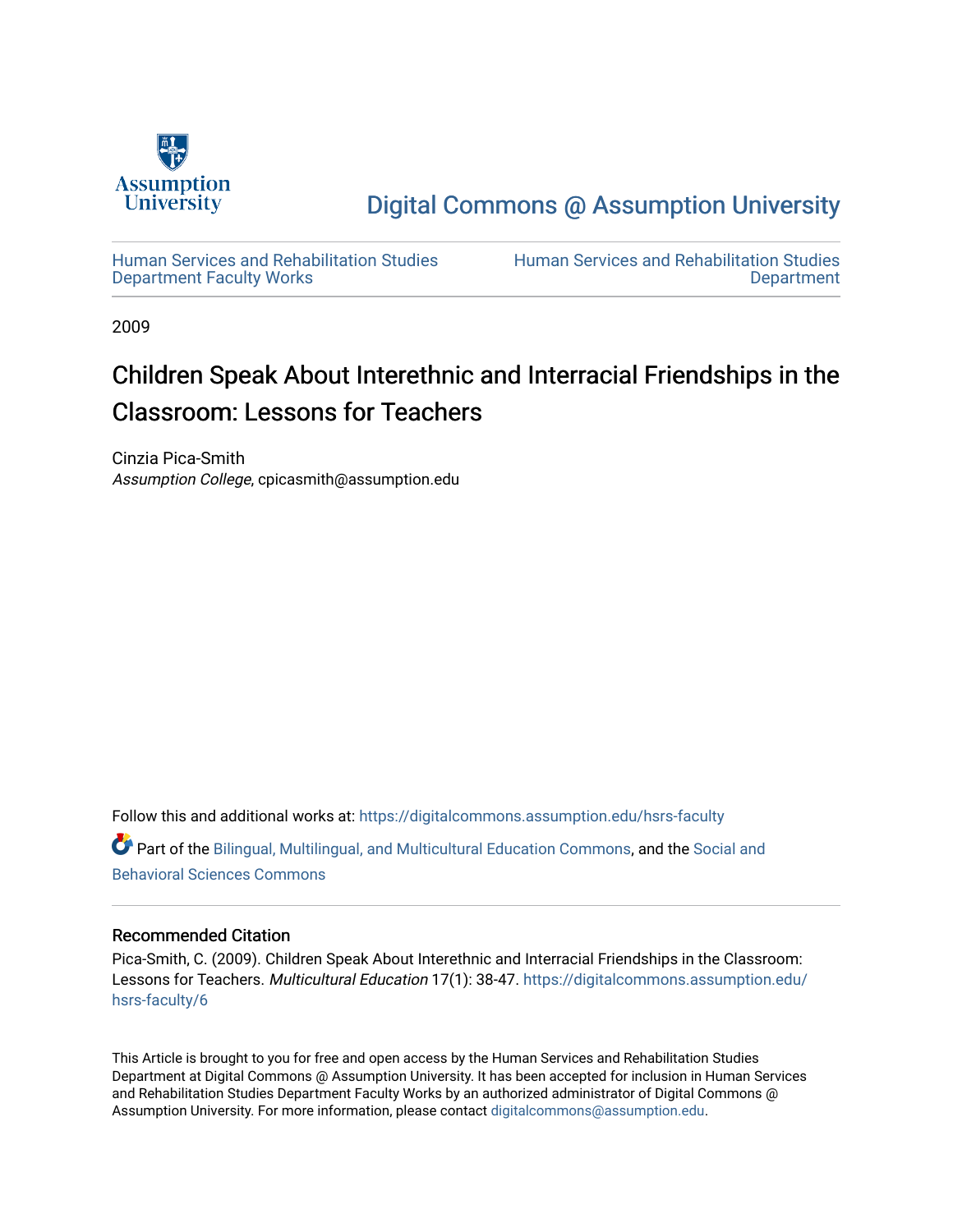# **Children Speak about Interethnic and Interracial Friendships in the Classroom**

## **Lessons for Teachers**

## *Cinzia Pica-Smith*

There is a lot of teasing in my class, and kids are not going to be friends if other kids are calling them "slaves"... The teacher could talk to the kids ... I think teachers could talk to students about being friends with a Black, a Black friend.

*—Della, European American girl, 4th Grade*

The ability to interrupt and de-construct prejudice and racism to establish and maintain meaningful relationships with children of diverse groups is necessary to the healthy social-emotional development of all children and to support spaces informed in social justice. Indeed, the goals of prejudice reduction and increased positive intergroup relations have been integral to multicultural education frameworks (Banks, 2004; Zirkel, 2008) and are as salient today as they were in past decades.

Paradoxically, in an increasingly multiracial society and after more than fifty years since *Brown v. Board of Education* and attempted integration, our society remains ambivalent in its diversity as evidenced, for example, by racial segregation in housing (Clotfelter, 2001; Crowder, 2000) and the de-facto racial and class segregation of U.S. public schools (Boger & Orfield, 2006; Orfield, 2001).

In this context of social inequities. children's capacity to create meaningful close friendships across ethnic/racial, class, and religious lines must be investigated and supported by researchers and practitioners alike. Unfortunately, though very important, interethnic and interracial friendships have not been amply studied.

Researchers have noted this paucity of research (Quintana et al, 2006; Shonkoff & Phillips, 2001) and have called for more studies in this important area. Therefore,

> *Cinzia Pica-Smith is an assistant professor in the Department of Human Services and Rehabilitation Studies at Assumption College, Worcester, Massachusetts.*

in this article, I discuss my research on children's perspectives of interracial and interethnic friendships in a multiethnic school and highlight children's voices on these intergroup friendships.

Schools are important spaces in which social and cultural competencies necessary to the formation of intergroup friendships may be supported (Zirkel, 2008). Schools provide settings in which children learn about themselves and other children, adults, and the society in which they live. Steinitz & Solomon (1989) describe schools as "sites of identity," places where "young people draw conclusions about what sort of people they are, what society has in store for them, and what they can therefore hope for" (p. 135).

In this context, teachers, staff, and administrators may act as important models and facilitators for young children as they develop intra and inter-personally. Therefore, in this article, I also examine how the school supports or mitigates these intergroup friendships.

#### **Why Should Educators Focus on Intergroup Friendships in Schools?**

Interethnic/interracial friendships (also known as intergroup friendships) in childhood have been identified as significant predictors of positive intergroup attitudes and decreased racial prejudice both in children and adults (Aboud & Levy, 2000; Ellison & Powers, 1994; Pettigrew, 1997;1998; Pettigrew & Tropp, 2000). Interracial friendships have been found to have positive effects on behavioral, social, and affective domains (Lease & Blake, 2005). Hunter & Elias (1999) found that children with at least one reciprocated high quality interracial friendship were more socially skilled, rated higher on a sociability measure, and participated in more diverse social networks than children with no interracial friendships.

Research on multicultural educational practices that foster positive intergroup relationships reveals that intergroup friendships contribute to positive school culture (see Banks, 2004; Zirkel, 2008), which, in turn, positively affects academic development of both children of color and White children in ethnically and racially heterogeneous school settings.

More specifically, for example, research on cooperative learning practices reveals that this equity pedagogy supports positive intergroup relations (Aronson, 2002; Slavin & Cooper, 1999) and has been demonstrated to enhance the learning of all children (see Cohen & Lotan, 1995). Therefore, these relationships should be supported in school settings as these important bonds between children of diverse groups are beneficial to individual children's healthy social-emotional development *and* the development of more equitable classrooms, schools, and societies.

#### **Theoretical Framework**

While developmental psychologists have focused on individual factors that contribute to the development of intergroup friendships, sociologists, social psychologists, and educational researchers have focused their inquiries on contextual factors that promote intergroup friendships. Situational factors such as school and classroom demographics and absence of "tracking" in schools (Hallinan & Texeira, 1987; Hallinan & Williams, 1989; Khmelov & Hallinan, 1999), collaborative learning teams (Slavin & Cooper, 1999), and availability of extracurricular activities (Joyner & Kao, 2000; Moody, 2001) have been examined as significant factors that contribute to intergroup friendships.

These studies have illuminated important school policies and practices that should be considered carefully in order to promote equity and multiculturalism in schools. On the other hand, these studies,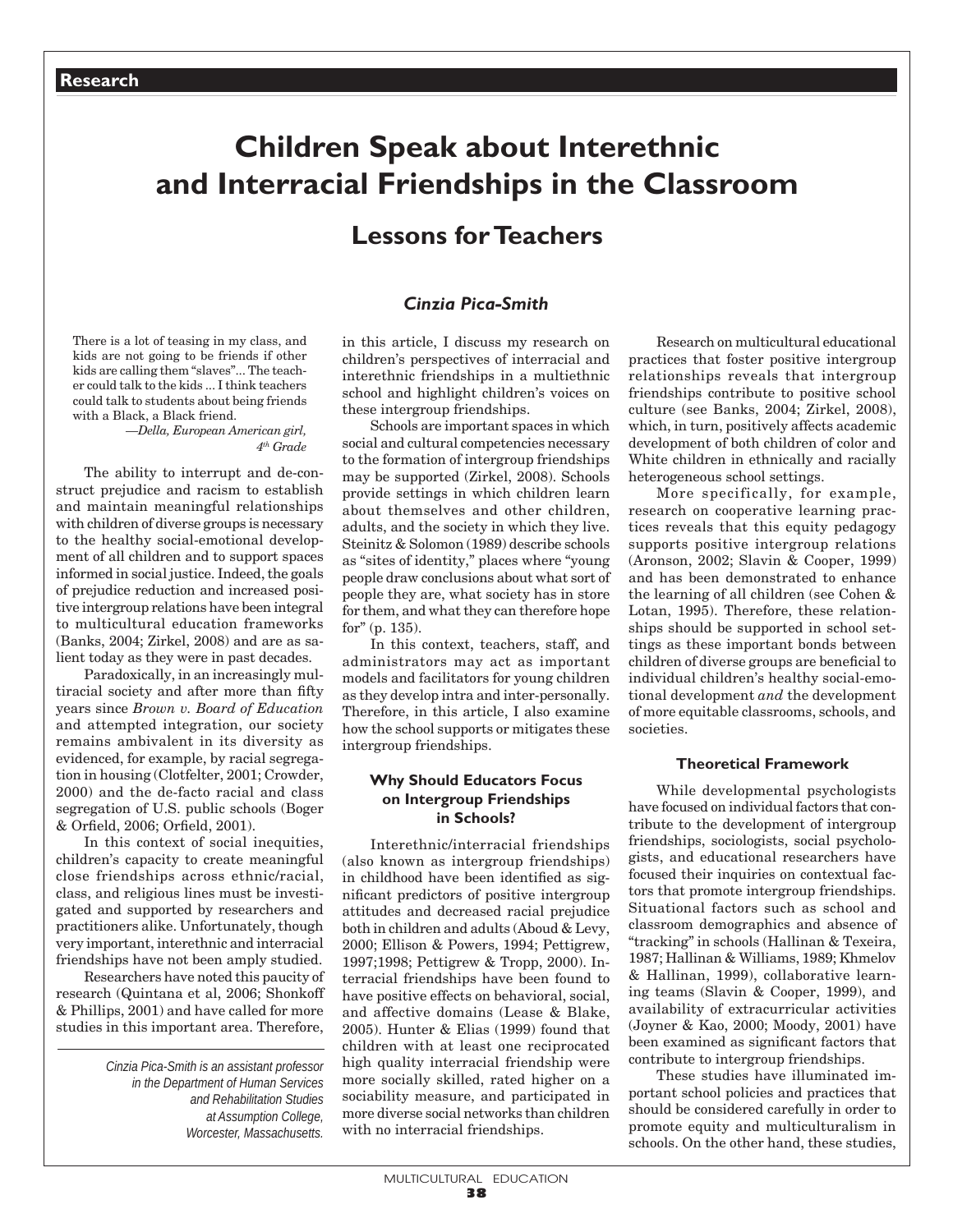focused on context, have largely ignored children's voices and understanding of interethnic and interracial friendships.

An assumption that informs this study's methodology is my belief that children, themselves, are the best informants on the topic of interracial/interethnic friendships in school. They can inform us about the supports and barriers that educators create. Children can shed light on the differences between how adults and young people define and experience any given dynamic.

For example, while most teachers in this study expressed that the school was a multicultural space, due to its multiethnic demographic, children did not necessarily *live* and *experience* the space as such. Coker-Colo (2002) states that though many schools focus on ethnic and racial composition to define cultural diversity and promote positive intergroup relationships, a quantifiable measure of diversity, a school's culture of cultural diversity is not measured by demographic trends. Rather, he asserts that a culturally diverse space is one in which different and varied ways of knowing and being are part of a "full reality" that inform the space. Hence, to learn about this "full reality," it is necessary to invite children to share with us their lived experiences of said reality.

Therefore, I use an interpretive, phenomenological framework (van Manen, 1990) that explores how children are living their experiences with intergroup friendships in order to highlight possible processes or mechanisms involved in the formation and maintenance of these relationships. By listening to how children understand these friendships, we may be able to learn how and why some of the individual and contextual factors identified in previous research contribute to intergroup friendship-making.

#### **Methodology**

Methodologically, it was my goal to position this work and study of children's perspectives on interethnic/interracial friendship in such a way that children would become the subjects and informants of this research. As Hogan (2005) suggests, by listening to children's voices, researchers can work in a manner that support children as subjects, rather than objects, of research. For this reason, this phenomenologically-informed (van Manen, 1990) project was designed to allow children themselves to narrate and report on the studied phenomenon.

The data reported in this article are drawn from a larger study on children's perceptions of interethnic/interracial friendships conducted in one multiethnic school in a Northeastern city of the United States. I present the data from twenty semi-structured interviews with ten fourth and fifth-grade children in the school.

I employed semi-structured individual interviews (Greene & Hill, 2005). Questions I asked all children included: (1) how would you describe a friend? (2) I hear a lot of children talking about their best friends, what is the difference between a friend and a best friend? (3) Would you tell me a little about your friends? (4) Are any of your close friends from a different ethnicity/race and cultural background than your own? Tell me about your friendships with them. (5) How could children's friendships with children of different ethnicities/races and cultural backgrounds be encouraged? Follow up questions were based on children's responses.

Interviews ranged in length between 40 and 55 minutes. Each child's first interview was audio-taped and transcribed word-for-word. I also conducted follow-up interviews to triangulate data and conduct member checks. Follow-up interviews were not recorded or transcribed.

#### *Site*

This study took place in one public elementary school in a Northeastern city of the United States. The city counts 95,658 inhabitants. Census data on racial makeup reveal that the city's population is comprised of 63.1% White, 28.1% Black, 5.6% Hispanic, and 3/3% Asian (U.S. Census Bureau, Census 2000). Almost 38% of the inhabitants live in owner-occupied housing while 62.4 % of the population lives in rental property. The median household income in 2000 was \$30.041, and 16% of families live at or below poverty level (U.S. Census Bureau, Census 2000).

The elementary school in which this study took place is situated in a neighborhood with both owner-occupied homes and rentals. The student body is made up of 558 children. The school's demographic records indicate that the racial distribution of children is 48% White, 39% Black, 7% Asian, and 6% Hispanic. Approximately 44% of children receive free or reduced lunch with 33.39% of children receiving free lunch while 10.73% of children receive a reduced lunch. During the academic year 2005- 2006 there were 424 non-bussed students (75.9%) and 134 bussed students (24.1%), indicating that a majority of children live in the immediate surroundings while a

minority of the students arrive to school from other neighborhoods or areas of the city.

#### *Participants*

Data presented in this article are derived from interviews with ten fourth and fifth grade children ranging in age between ten and eleven years. Five children interviewed identified as either African American or Black and five identified as European American or White. Two children, one White and one who identified as Black, reported being Jewish and Muslim respectively. Five girls and five boys participated in the interviews. Four of the five African American children reported having at least two friends of a different ethnic/racial background; two of the five European American children reported having at least two friends of a different ethnic/racial background. Table 1 lists the interviewee's selfidentifications; names have been changed to protect confidentiality.

#### *Analysis*

Consistently comparing data ensured that I questioned my analysis in order to contribute to the validity of interpretations (Boyatzis, 1998). I coded inductively, employing open and axial coding, while recognizing the influences of my theoretical perspective (Strauss & Corbin, 1998). These themes are presented in the next section.

#### **Findings**

Overall, children describe intergroup friendship as less common, challenging, and more difficult to maintain. Children explained that there are more barriers to these friendships. However, when they are formed, these friendships are described as important and rewarding. There are more barriers to these friendships, and they are more vulnerable to termination. The findings below are organized thematically to express the most salient conclusions and to answer the two research questions: (1) how do children make meaning of inter-

#### **Table 1**

#### **Interviewees' Self-Identifications**

|                                | Girls                    | <b>Boys</b>                |
|--------------------------------|--------------------------|----------------------------|
| African American/Black         | <b>Brianna</b><br>I inda | Aubre<br>Devon<br>l etrell |
| <b>European American/White</b> | Anne<br>Della<br>Sofia   | Brian<br>Chris             |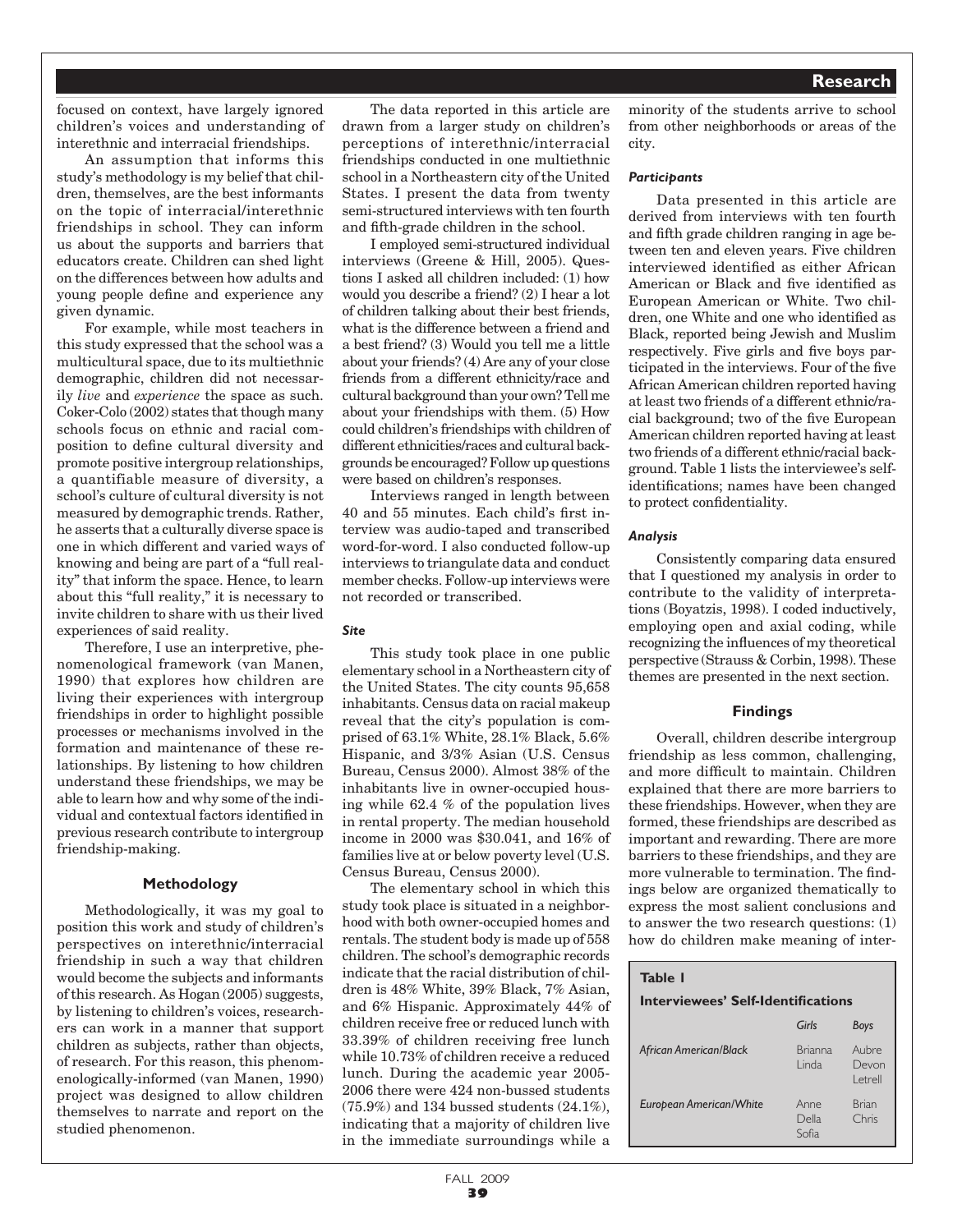ethnic/interracial friendships and (2) what are children's perceptions on how these friendships can be supported in school?

#### **How Do Children Make Meaning of Intergroup Friendships?**

#### *"Learning Things"*

Children describe having less interethnic than intraethnic friendships, i.e., "About like three [close friends] are not the same cultural background as me, and, like, ten are the same cultural background as I am"(Chris). Although less common, these friendships were described as rewarding in that children describe them as opportunities to learn about different ways of being, thinking, playing, and living than the ways they know from their own upbringings and families. On the other hand, learning new things is interpreted differently depending on the child's experience and whether his/her experiences is validated in a larger cultural context.

When talking about interethnic friendships, Letrell states that one of the positive aspects of these relationships is the inherent possibility of engaging in activities that are "new" or unfamiliar due to the fact that children of different ethnicities may have differing interests: "Spanish people might have a lot of different hobbies than White people and Black people." The idea that friends of different ethnicities can provide learning opportunities around different habits, practices, and hobbies was voiced by many children. Without further probing it may appear that children are interpreting these relationships as vehicles to learning about different traditions:

I think that some of the things that are good [about having interethnic friendships] are that they [friends of different ethnic backgrounds] can teach you a lot of things ... they can teach you things you don't know, or things you don't know how to do. They may have a lot of different hobbies that they like, but you don't. They might teach you how to do them. **(**Devon)

However, children's interviews reveal that "learning things" is also about learning about different ways of being and learning to understand that these ways of being are acceptable, legitimate and meaningful.

Sometimes my friends will ask me why I don't eat it, why I don't eat that meat. I explain to them why, and they just say "okay", and we leave it at that ... that doesn't bother them ... We do a lot of things different ... and sometimes we learn to do things from each other. (Della)

In this excerpt Della does not refer to "learning things" as simply learning a hobby or practice; rather, she explains that she and her friends learn that differing values, ways of thinking, and behavioral manifestation of those are legitimate and "okay." Their friendships allow them to encounter and "learn" that they do "things different" in a manner that doesn't position one way of being as more relevant than another.

In a similar manner, Devon explains that there are advantages to having interethnic friends, rather than having only intraethnic friends:

I think that they [children who do not make intergroup friends] would probably have a couple of things that they like to do or something, and they will have that for, like, the rest of their life ... A lot of different people, who have different friends, they will learn a lot more things because they will have a lot more different friends, different backgrounds, and they will teach you more things ... and you learn ... that everyone thinks, like thinks, different.

Devon's narrative reveals two very important ways in which he thinks that "learning things" are important. First, Devon associated participating in "different" activities with people of "different background" with *thinking* differently. This is most important. In our interviews, Devon expressed being interested in learning new hobbies, cooking, and music. In the quote above, he also expresses that intergroup friendships create an opportunity to "learn" things that may create the opportunity to expand one's understanding of the diversity of thinking inherent in a truly multicultural context.

Furthermore, Devon expresses that having intergroup friends and learning new things will affect a person's thinking and development throughout life. He explains that if one surrounds oneself exclusively with friends who are similar to oneself, one may not grow and change as "they will have that for, like, the rest of their life."

#### *"Do It as Good as They Do"*

While "learning new things" or new ways of thinking and being is identified as a benefit of interethnic friendships, it is simultaneously described as difficult. Children explain that it is sometimes challenging to adapt and do things differently than one is used to doing. This idea is expressed by both children of color (Letrell, Devon, and Linda) and by Chris, who is White. Yet, the children's explanations suggest that the difficulties are qualitatively different for Linda, Letrell, and Devon, whose changes and adapting seem

to have to do with conforming to the White dominant value system and conforming to the ways of thinking and being of their White friends.

The children are aware that in order to cross ethnic/racial lines in friendships, they must "do things" in a manner that is acceptable and defined by a White dominant discourse. These children may be learning that their ways of being are not validated in a larger "multicultural" context. Consider Letrell's explanation, which demonstrates both the opportunities and challenges of navigating intergroup friendships:

I noticed that my friends who are the same cultural background like me, like kind of the same stuff as I do ... my friends who aren't the same cultural background as me like different things than we like. So the good things about having different friends is that you can do different things and learn something new. But the bad things is that you have to try to make yourself like the same things that they do, and try to do it right ... try to do it as good as they do. Like if you are not used to it, and you make yourself like it.

When I asked Letrell what "doing it *right*" meant, he reiterated "doing it like they do." I then asked if he could stay friends with boys who do things differently if he "did things your way," and after a pause Letrell answered "I don't know." Letrell illustrates a way in which children of color learn that White children demonstrate the standard of what is "right." Hence, learning "new things" may be rewarding but also involve learning that the "acceptable" ways of being derive from the dominant discourse, a discourse that is often recognized by children of color but not by White children (Ramsey, 2004). As I will discuss later in a section about teachers and the school context, it appears that children of color garner this understanding in a school context that demonstrates it does not value all children equally.

Devon echoes Letrell's sentiment. He explains that he must learn how to do things differently and "good."

You might have to try a lot harder to get to have a friend who isn't the same as you. You have to listen to music that you are not used to liking and playing different sports that you don't. You have to, you know, like, be like, be like, be like them ... try to be like, be as good and nice as the other person is.

Again, Devon expresses that one must learn to appreciate different activities in order to cross cultural boundaries in friendships. This is a thought expressed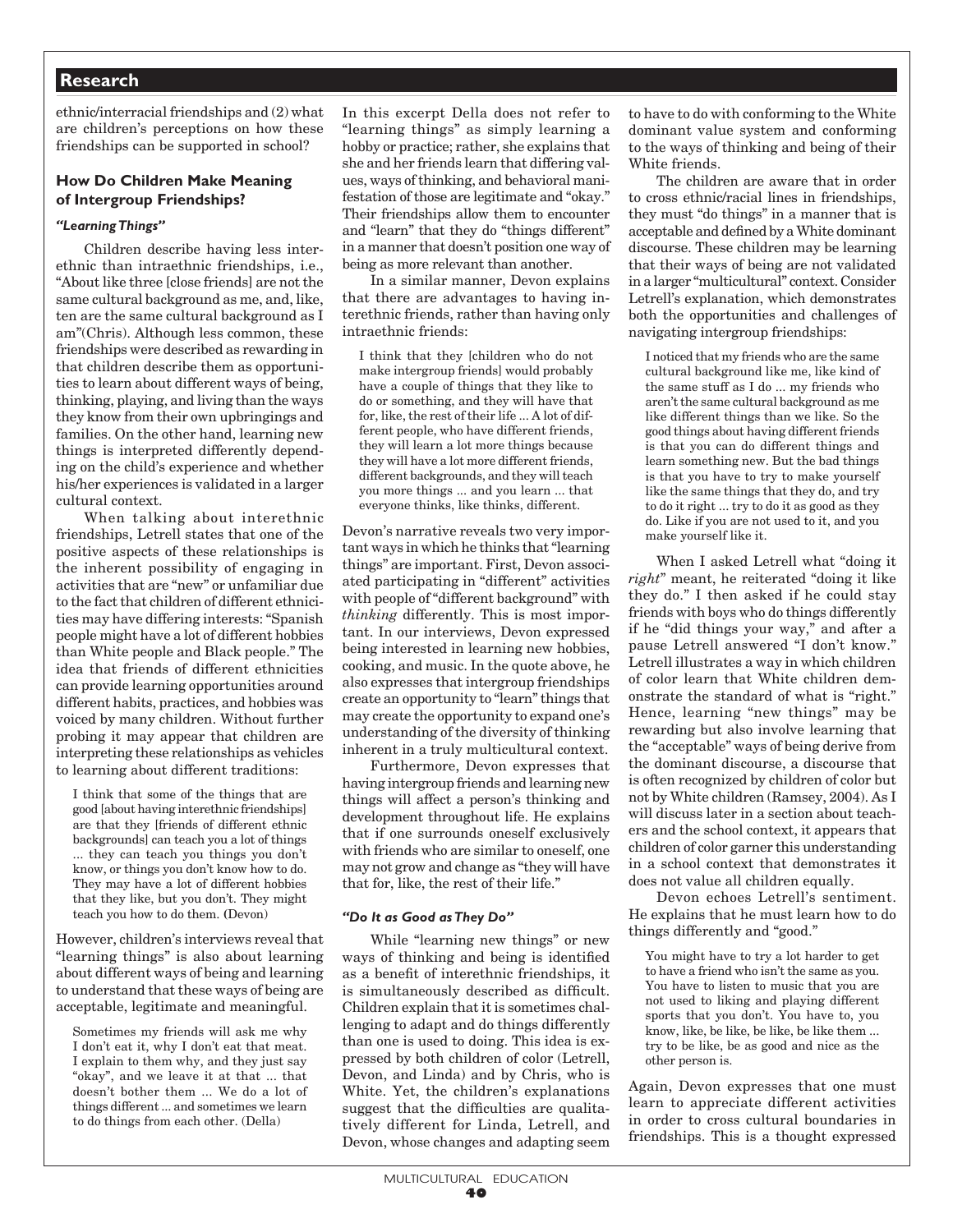by all children involved in intergroup friendships; all children must engage in at least some unfamiliar play. However, Devon (like Letrell) may be learning that to maintain friendships with children of the dominant group, it is not enough to "learn new things"; rather, he must learn to "be like them." Being like another implies adopting ways of thinking, knowing, and being different from one's own; it is not merely learning to appreciate others' ways of being.

The two European American children who have interethnic friendships that were interviewed did not express having to "change" or adapt to participate in these friendships. Rather, they experienced "learning new things" while being themselves and not leaving their familiar contexts. From their narratives, one feels that they participate in intergroup friendships without having to compromise their identities. Literally and figuratively, they do not tread as unfamiliar ground as their friends who identify as Black or African American.

When I asked Della if she and her two best friends (an African American girl and a Pakistani-American girl) spent time together after school, Della stated that her friends come to her house sometimes. When I asked if she visited them in their homes, she replied that she had not. Chris, a European American boy, also reports that his interethnic friends have been to his home, but that he has not been to theirs.

Informed by my interviews with Letrell and Devon, I asked Della and Chris if it was more difficult to maintain the friendships they shared with children of different cultural backgrounds. Della was quick to respond that there was nothing difficult about these friendships. Chris responded:

I think it's, I think it's harder at first but after a time and time it gets easier ... because the guy would be like a stranger, ... you wouldn't know what they do in their spare time, where they just hang out with their friends, or just, like, stay at home and just relax and watch TV, stuff like that ... but after a while, they will start to be closer and closer like friends and he'll do things with you; after you get to know them a while, you get a little bit closer and start to become real friends.

Like Devon and Letrell, Chris finds that these intercultural relationships have to be negotiated. However, his narrative is focused on learning about different habits, hobbies, and likes and dislikes of his friends. He emphasizes that after getting to know children of a different background, "they" (children in the "outgroup") will

begin to do things "with you." In contrast, when Devon and Letrell speak of negotiating these relationships they emphasize having to learn to do things "good" or "right" and being "like them," indicating an understanding that they must change themselves to fit the relationships. Hence, these boys make meaning of these relationships, and "learning things" differently.

Lastly, when Letrell and Devon speak of these relationships, they present an ambivalent attitude as if they find these relationships worthwhile and challenging at the same time, which seems appropriate in cases where children feel they must adopt and "acculturate" to different ways of being. After an exchange between Letrell and myself regarding the costs and benefits of these relationships, consider Letrell's response, indicative of the above-mentioned ambivalence:

Sometimes, some days I feel like there is no use for it [making/maintaining interethnic friendship], and other days I feel like it's good and there is a use for it—it's hard, it's hard to explain.

These friendships are complicated: though they may be rewarding, they may present affronts to racial, ethnic, and cultural identity of children of color.

#### *"The Same as Me"*

Experiences in ethnically/racially diverse contexts in which children of color feel that their ways of being are not accepted or valued may result in a protective response in which children choose to remain in their "ingroup" to mitigate the psychologically negative experiences of participating in the dominant discourse that devalues them (Pahl & Way, 2006; Tatum, 2003). Indeed, Tatum explains that racial identity development, which includes an in-group focus, may be accelerated by experiencing discrimination (2003).

Linda, an African American girl, who shared that she had been a target of White children's racial slurs, explains that she can talk to her same-*race* friends "more." She explains that intragroup friends "always talk to each other," "understand each other a lot," and "feel more good around each other."

Letrell explains that "my friends that are the same as me understand what I'm going through." He adds "I can be myself with my same friends." Statements by children of color about same-race friend preferences can be understood in the context of a psychologically protective process rather than outgroup prejudice towards White children.

## **What Barriers and Possibilities Exist in School?**

All children interviewed described a complex school context in which prejudice and discrimination are present. This racial prejudice is understood by the children interviewed as endemic and normative as well as detrimental both to individual students and to positive intergroup relationships. When this prejudice is not confronted by teachers and administrators, children of color and White children with friends of color understand this as teachers "not caring" for them.

When teachers do not "care" for all students, they promote unequal status among children, which violates the positive intergroup contact conditions conducive to intergroup friendships (Allport, 1954; Pettigrew, 1998; Pettigrew & Tropp, 2000). This unexamined dynamic, which privileges White children over children of color, creates barriers to intergroup friendships. However, all children expressed their ideas about how teachers could respond to prejudice in a manner that would support all children and intergroup friendships. In addition, children explained many ways in which teachers could foster positive relationships between children of different backgrounds.

#### *"Slaves": Racial Prejudice in the Classroom*

Both children of color and White children who share interethnic friendships reported the presence of ethnic/racial discrimination in the school and believe that this prejudice constitutes a barrier to intergroup friendships. Della, a European American girl, with two "best friends" of color reported incidents in which White children in her class called African American children "slaves." She spoke at length about this episode of racial prejudice and was hurt and impressed by its unfolding. She reports that this taunting is harmful and "hurts their [children of color] feelings." Chris, a European American boy, reports that Asian children have been called "flat faces"; he, too, believes this type of name calling "is very hurtful."

While both Chris and Della find these behaviors reprehensible and often act as allies to their friends who are bullied by intervening during incidents of bullying, they appear resigned to the fact that prejudice and exclusion of peers based on ethnicity/race is part of the fabric of schools. Chris states that "some people [White children] feel like they can only be friends with certain people because they will be the same." He explains that these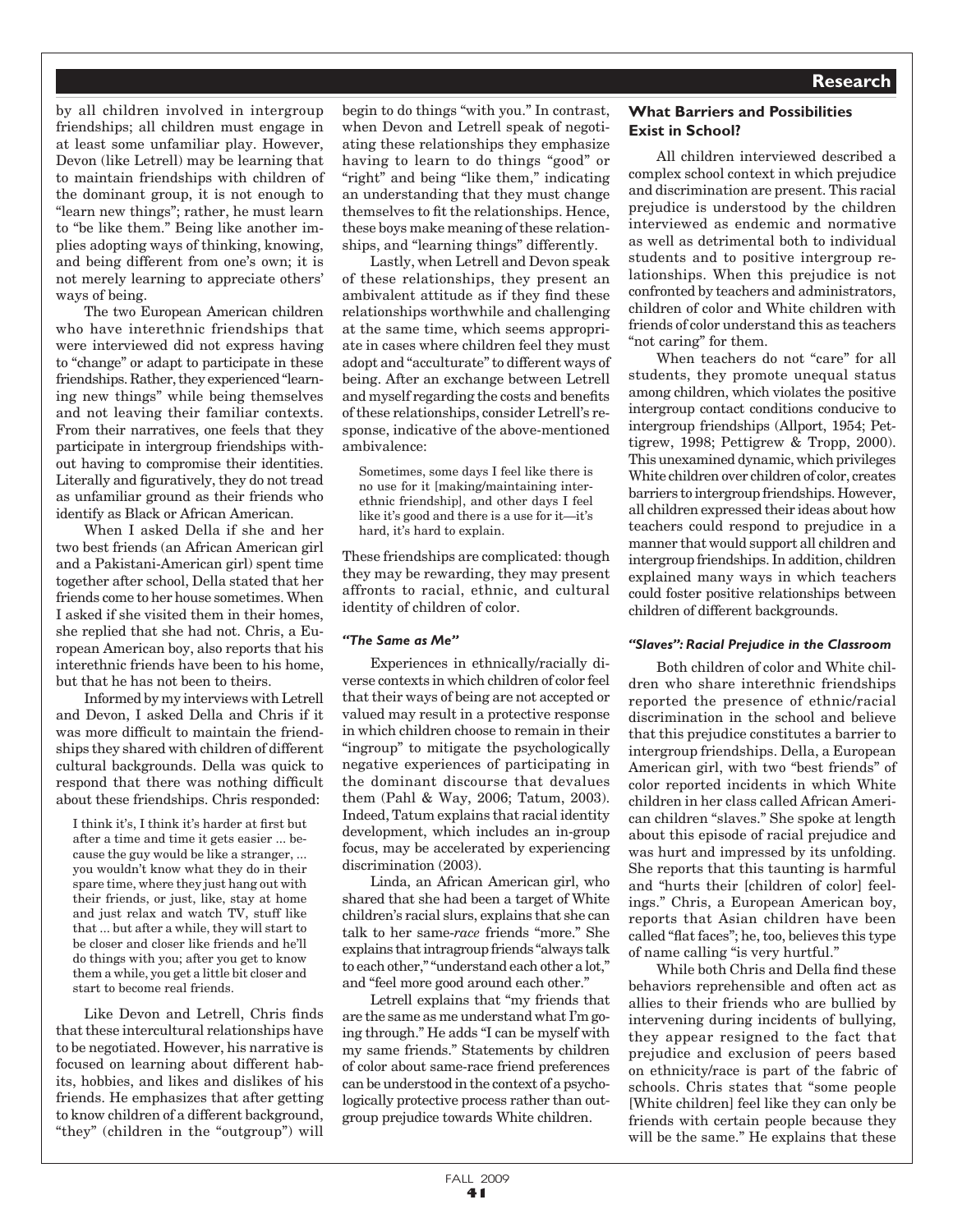children don't want to be with children who are different because they are "prejudiced." Della describes prejudice as an almostnormal developmental process:

I would say I haven't really seen it [bullying and insulting children with ethnic/racial slurs] in kindergarten or first grade or second grade because they, you know, they're just kindergarteners and first graders and second graders [they] just want to have lots of friends—want to have a good time—and they don't really care what color you are or what you believe. They don't know about prejudice and races and stuff. And so when you are bigger and get to a higher grade you learn about that and then you start realizing that you don't really like this or that, or someone from a different race or ethnicity, and you start calling them names.

Della notices that young children cooperate and play together and that as children mature some learn prejudice and individual racism. She exemplifies an understanding of young children as innocent, naïve, and "color-blind" corrupted by racism as they grow older. This belief represents a lay theory of prejudice commonly found among adults (Esses & Hodson, 2006).

In addition, this ubiquitous racial prejudice in school is understood to be a significant barrier in the formation and maintenance of interethnic friendships. Linda, an African American girl, reflects that "if you have people calling you names, then, you are not ever gonna be friends!" Aubre, an African American boy, reflects in a similar manner when he states "There is nothing I can do . . . I can't be friends with those kids [talking about White children who have used racial slurs in class]." These data exemplify the outgroup prejudice that is present and uninterrupted in schools that mitigates interethnic/interracial friendships and contributes to a protective ingroup friendship selection process by some children of color like Linda and Aubre.

#### *Prejudice Disguised: "A Long Time Ago"*

Two distinct manifestations of racial bias and prejudice were noted in children's narratives. The first manifestation, noted above, is a vociferous and observable prejudice that impedes positive intergroup relations. Another form of prejudice is more subtle. White children without interethnic friends made comments stating that discrimination is "bad" and that it happened "a long time ago." The two children quoted below both do not share any interethnic/interracial friendships.

A long time ago, I think, I am not sure,

I don't think White people and Black or Africans talk to each other that much, a long time ago. I think it's bad that they didn't like each other. (*Brian*)

Most White kids like me know about discrimination and stuff. And, well, I don't like it, what did happen, even though that was like a million years ago ... Now we all can make friends. (*Sofia*)

While acknowledging that discrimination and excluding children due to ethnic and racial identity is "bad," these children did not see their lack of intergroup friendships as connected to exclusion or discrimination; rather, these children saw that their exclusive intragroup friendships were simply circumstantial:

Well, I guess people are use to, I guess kids are used to being with the people that they are always friends with, and I guess it just happens. You just get more friends with the people you are used to and you spend more and more time with them when you get older. (*Sofia*)

Cameron, Alvarez, Ruble, and Fuligni (2001) have identified this "intragroup selectivity" as associated with racial prejudice. They explain that children's racial prejudice is manifested more through "ingroup favoritism" than "outgroup derogation." While children explain that much outgroup derogation is present in the classroom, exclusive ingroup friendships by White children represent a quiet, undisturbed form of prejudice.

Sofia and Brian believe that discrimination happened "a million years ago" or "a long time ago." This illustrates that they do not believe discrimination is an issue today, certainly not in their classrooms. Sofia, for example, sees a rise in intragroup friendships as children grow older as a matter of personal choice. This social-conventional reasoning has been observed in previous studies. Children who do not believe that gender and racial discrimination exist are more likely to explain the exclusion of "cross-race" peers as a personal decision (Killen, Crystal, & Ruck, 2004).

Below, Brian expresses another form of racial bias:

I used to [have an African American friend]. I was in every one of his classes until third grade, no, I think it was second grade. So from my pre-K till second grade I was in his classes and that, but then he wasn't in my classes any more. I think [pause] he was held back. I don't think he must have finished all his work.

It is important to note that the child that Brian is referring to was not held back.

Rather, he moved to another school. Arguably, Brian may be drawing upon his own experiences of not completing homework and the consequences he understands to be associated with not performing well in school when making sense of his friend's absence. However, the fact that Brian believes that this boy did not finish his work and was held back may be indicative of racial bias, especially in the larger context of his interview with me.

First, throughout the interview, Brian (like two other White children, Sofia and Anne) often seemed surprised by my questions and was somewhat reticent when asked to discuss *race.* It often appeared to me that he was looking for the socially desirable answer as he lengthily paused to reflect on each question. Indeed, lengthy pauses were frequent in his interview as well as Sofia's and Anne's. I often felt Brian was holding back from honestly answering my questions. This discomfort with talking about issues of race has been noted among White children (Ramsey, 2003).

 During our first interview he stated that he did not think that an African American boy and European American boy would likely be friends. When asked why, he stated he could not explain why because it would be "mean." In addition, at another point in the interview when I asked Brian if he had any friends of different ethnic/racial background in his neighborhood, Brian responded that he did not because his mother is "very careful" about whom he plays with. Therefore, it appears that Brian's assumption regarding his African American friend's departure from school because he failed due to not doing his homework may be related to Brian's overall racial biases.

#### *The Teacher's Role in Mitigating or Supporting Intergroup Friendships*

Teachers are described as potential models by children in this study. They may act as facilitators or barriers in the friendship formation of children of different ethnicities/races. According to the children I interviewed, teachers facilitate interethnic friendships when they provide opportunities for children to play and work in interethnic groups. They facilitate intergroup friendships by creating a psychologically and emotionally safe classroom where all children are valued and protected from racial taunting.

Finally, they support intergroup friendships when they model and share stories of their own friendships. Children explain that teachers may act as barriers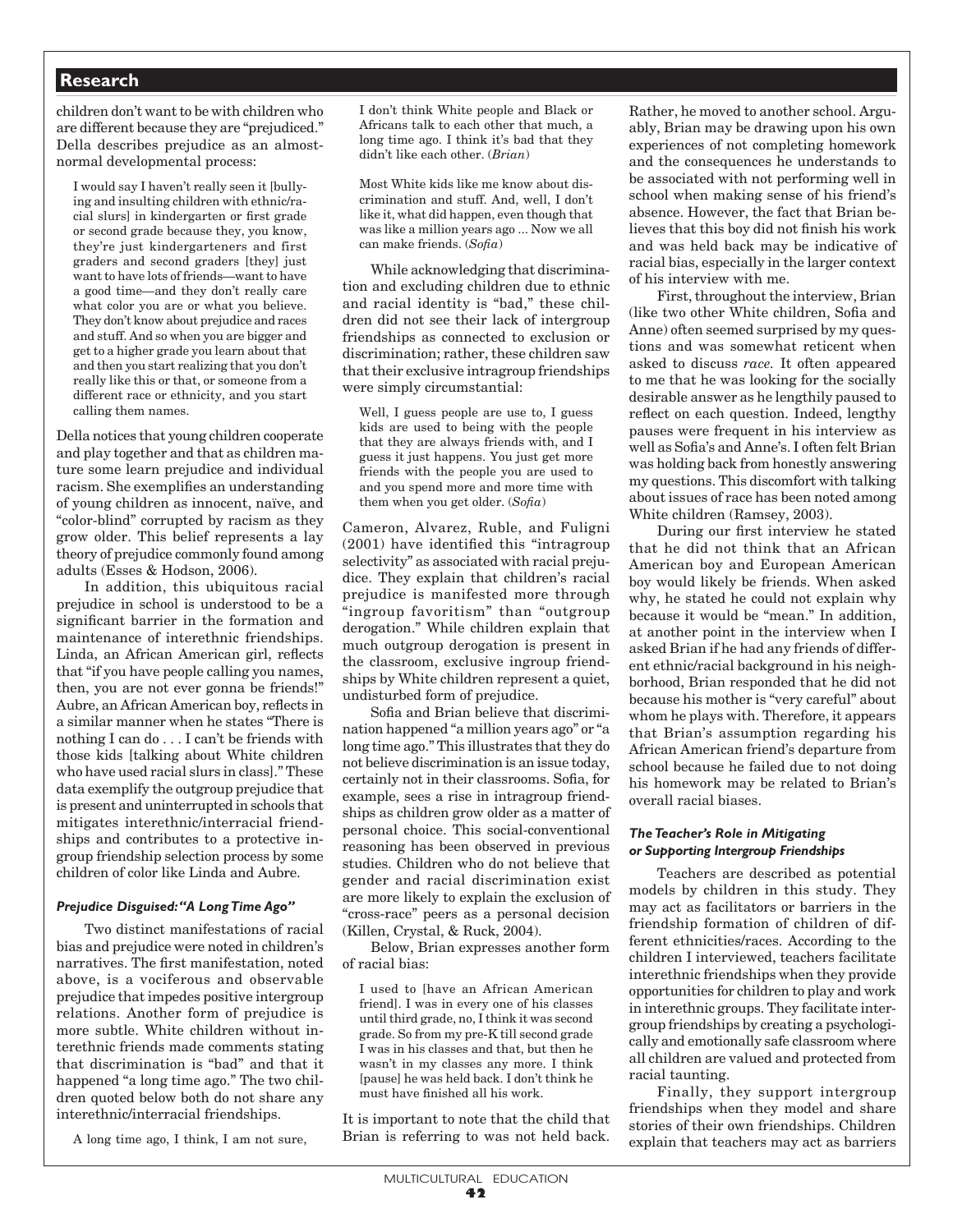to intergroup friendships in several ways: when they do not respond to interrupt critical incidents involving racial prejudice, when they do not provide or facilitate opportunities for children to interact in interethnic/interracial group situations, and when they do not demonstrate their interest and investment in interethnic/interracial friendship.

When teachers do not interrupt incidents of racial prejudice they are complicit in the perpetuation of racial bias, thus contributing to an atmosphere that is not conducive to intergroup contact. The children notice the absence of an intervention that would both send a message to the perpetrators of racist behavior as well as comfort to the targets of the racism is noticed by children. Linda believes her teacher should do more to respond to racial taunting by classmates:

I think you [teachers] should talk to the children who were doing it and explain why it's not OK, why it hurts their feelings ... 'cause they just really feel sad, because, you know, it's a really bad thing to say that ... and, if they keep doing it, maybe you should talk to their parents or something.

When I asked Della, a White girl who tried to comfort her friends of color after they had been called "slaves," how her teacher reacted and disciplined the White children who were bullying her friends, Della stated:

Well, she usually gives them, like you know, some homework constraints, because she doesn't want to embarrass them, like, in front of the whole class. Plus, she has probably called their house.

The fact that the teacher did not intervene to end the racial taunting in a public manner constitutes a barrier to intergroup friendships as it creates a classroom climate in which prejudice and individual racism are unexamined and reinforced by an authority figure (Cohen, 1984; Cohen & Lotan, 1995). Furthermore, in the incident described above, Della interprets her teachers' lack of public intervention as an act that protects the bullies from embarrassment. Della does not question why some children (bullies) should be protected from embarrassment while it is apparently acceptable for others to be hurt and embarrassed.

This vignette as described by this student illustrates how teachers may reinforce the unequal status of children, which impede a positive intergroup climate necessary for intergroup friendship formation (Allport, 1954; Pettigrew, 1998). The absence of interventions that sup-

port intergroup friendships constitutes a barrier to the formation of these relationships (Cohen, 1984; Cohen & Lotan, 1995; Molina & Wittig, 2006).

Another critical absence children discussed was the lack of opportunities for quality intergroup contact both in a social and academic context. For example, Brian stated that when he was younger and in earlier grades "my teacher would take us out to play kick ball. So, we would make friends that way, basically like that." Children explained that a focus on friendshipmaking, sharing, and "playing" as well as intergroup facilitation no longer occurs in later grades.

Thus, an increasing focus on academic versus social emotional development and a combination of ability grouping practices, which have been demonstrated to create racial re-segregation (Oakes, 2005), and children's self-segregation create pronounced intragroup dynamics in the classroom. All ten of the fourth and fifth grade children mentioned that a way to support interethnic friendships is to allow children to "work together" or "be in groups together." Therefore, the absence of these group opportunities constitutes another barrier.

Facilitated opportunities to interact positively with children of diverse cultural backgrounds is especially important in light of the fact that children live in increasingly racially and economically segregated neighborhoods. Aubre, an African American boy, who reports having no interethnic/interracial friends and who expresses a distrust and dislike for White children, explains that children's negative feelings towards children from different racial groups may be mitigated by getting to know these children. However, he explains that these opportunities are not readily available.

You might not like him [a boy from a different ethnicity/race] because you haven't met him that good ... 'cause sometimes there's not enough time to meet someone that good in school, and I take the bus so I don't see him until the next day at school.

Letrell, who is bussed to school from an adjacent neighborhood, echoes Aubre's understanding that schools may provide the only context in which some children may have opportunities to engage in intergroup friendships. Letrell, who shares several interracial friendships, has learned that many contextual barriers exist between him and his White friends.

Friends who live in the same neighborhood, they might just, like, do homework together and go to the park together, and friends who don't live in the same neighborhood, it's hard for us to get to the friends who are in a different neighborhood to do homework or stuff like that.

Thus, proximity, which is a determinant of friendship in the intergroup friendship literature (Hallinan & Williams, 1989), figured prominently in the children's analysis of their own intergroup friendships as they reflected on how teachers and schools must create these opportunities.

At this point it is important to note that teachers' practices are often driven by the school's organizational culture and system; thus, grouping practices should also be discussed in the context of school organization practices that act as contextual mitigating factors to the formation and maintenance of intergroup friendships. Though the children interviewed attribute grouping practices to individual teachers' pedagogies, these grouping practices are decided at the administrative level of school organization.

#### *"The Teacher Could . . ."*

Both children who share and do not share intergroup friendships understand that these friendships are affected by proximity and the opportunity to engage in them. Most of the fourth and fifth grade children interviewed made suggestions that teachers could adopt to facilitate intergroup friendships. Here are some of the strategies children would ask their teachers to implement to encourage interethnic and interracial friendships.

Most of the children would like the teacher to support intergroup contact, which they believe will lead to an increase in friendships. Thus, as Linda explains below, grouping or pairing-up children with children of different backgrounds is an important way children believe teachers can support intergroup friendships.

She [teacher] can always assign them to be partners, so they can hang out, or sit at the table and work together and talk ... that would help because if they start talking about the subject, they would probably start talking more about other things, like, maybe when they are on the playground, they come—they come up to each other and they start talking about other things and want them to play with them.

Linda believes that spending time together focused on an academic activity may lead children from different cultural backgrounds to talking and familiarizing themselves with one another. She explains that having a relationship, albeit one focused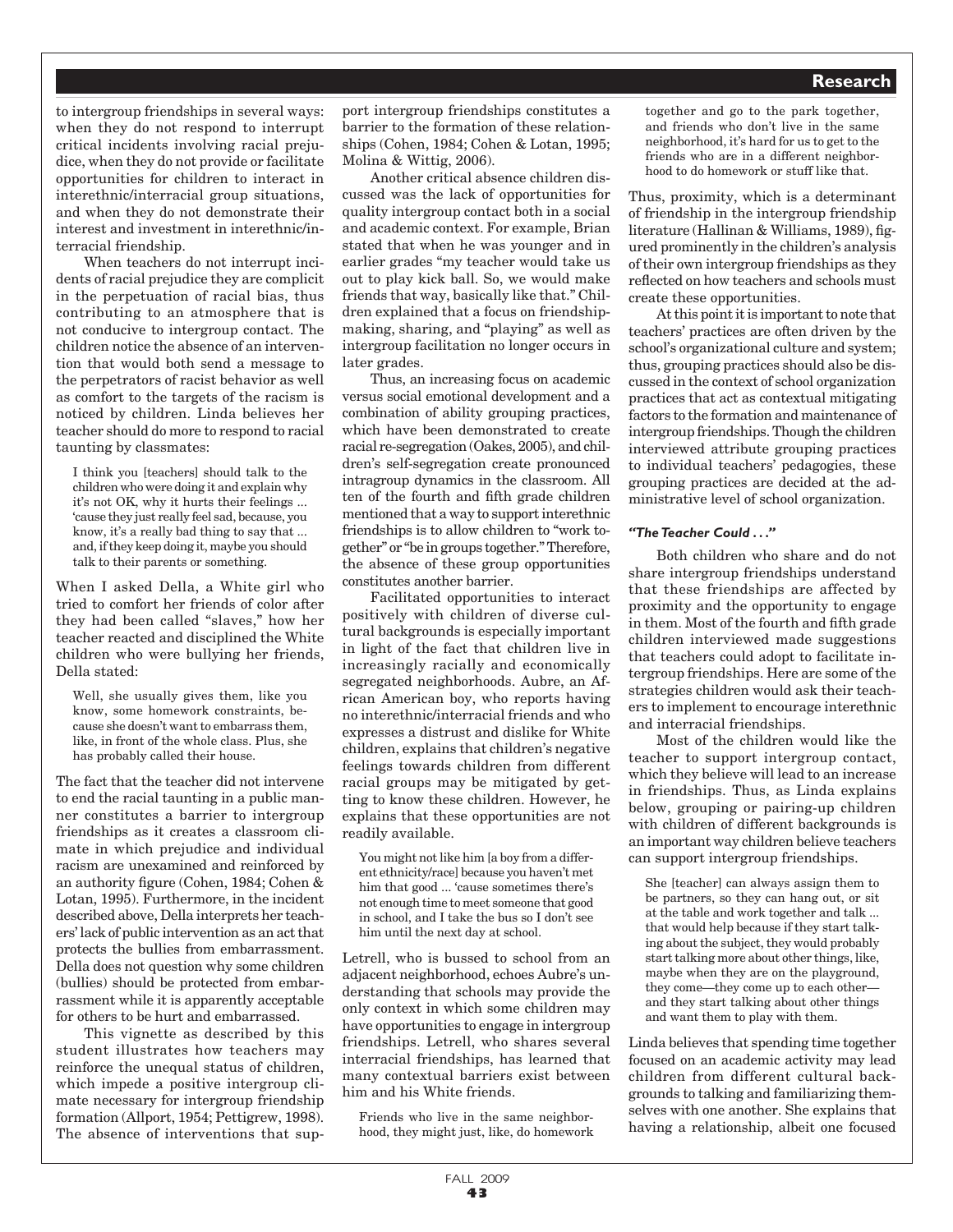on academics, would create supports and incentives for children to continue their relationships in social settings like the playground, where these children could engage in social and personal communication.

When asked how interethnic friendships could be supported, Brianna, Sofia, and Brian also note that teachers could provide opportunities for children of different ethnicities to work together in pairs or groups.

Put different people in one group, and maybe, like, help them. Tell a person, maybe, tell them to show the other person around and stuff. Maybe like that they will get friends. (*Brianna*)

The teacher could put a person that is different from you in the same group as you, or something, so you can get to know each other, yeah. (*Sofia*)

I think that when you work with partners, she [teacher] can pick him and have someone who is a different person than them ... most of the time, like, they become friends because they have to solve problems together. (*Brian*)

Thus, children believe that teachers can create opportunities for intergroup contact, which would, in turn, facilitate intergroup friendships.

All of the children in the fourth and fifth grade sample expressed the need for intergroup contact. However, a sub-sample of these children qualified their comment by stating that *positive* teacher facilitation was needed to ensure positive contact within these groups. In other words, some children added further conditions to what makes an intergroup experience one that supports the formation of interethnic/interracial friendships.

A teacher can walk up to them [children in an ethnically mixed group she/he created] and talk to them about having friends that are different, different skin color ... she can talk to them about trying to make different friends. (*Devon*)

Letrell explains that teachers could act as models by talking about their own intergroup friends with children who are attempting to engage in these friendships.

[teachers could help] ... by showing them [children in an ethnically mixed group she/he created] how [she] is friends with other cultural background people, showing them that there are different things that are different to them that they haven't tried yet.

Letrell's idea that teachers could share their experiences is an important one to consider. Adults support, model, and facilitate children's intergroup friendships (Fletcher, Rollins, & Nickerson, 2004). As intergroup relationships are rare in both children and adults (McPherson, Smith-Lovin, & Cook, 2001), the necessity for adult role models to help navigate the vicissitudes and barriers associated with these friendships is a salient one. Chris explains that teachers could share their knowledge of how they navigated the difficulties of these relationships to help students.

I think teachers could focus on the positive things that you both like ... I think they could help you because they have been through this, and it probably was hard, that probably was hard for them as it is for you.

Although Chris' optimistic belief that teachers may be able to facilitate these relationships because of their own experiences with intergroup friendships may be faulty, what is important to hear is that children want to have opportunities to discuss these relationships with expert adult facilitation. Therefore, teachers could create skillfully facilitated intergroup group-work opportunities and model in a way that would encourage interethnic friendships. This finding is consistent with research on intergroup collaborative learning teams as effective only when skillfully facilitated (Cohen, 1984; Cohen & Lotan, 1995; Molina & Wittig, 2006).

## *Interrupting Racial Prejudice and Preventing*

## *the Institutionalization of Racism*

An important theme in these data was children's understanding that the teacher has the power and responsibility to interrupt incidences of racial prejudice in the classroom. Teachers who attend to the social and emotional safety of all children help to create a positive classroom/school culture in which intergroup friendships can happen. Children express that they are attentive to demonstrations of care that show the teacher's concern for all students' wellbeing. Letrell explains how he understands the difference between a teacher who cares about and respects interethnic friendships and positive intergroup contact and one who does not.

I think that your teacher cares about your [intergroup] friends, because if they see someone being teased, they try to tell him to stop and make the person who is getting teased feel better. And, I know they [teacher(s)] don't care if they just let it happen in front of them and don't do anything about it.

As mentioned earlier, teachers (and staff

and administrators) who do not interrupt incidents informed in racial prejudice are complicit in the perpetuation of racial prejudice and the institutionalization of racism in the classroom space. Furthermore, they are supporting a school culture in which all children learn that the dominant power structure as represented by educators as authority figures is one that devalues children of color and favors White children (Jay 2003). Not intervening to end the racial taunting in a public manner constitutes a barrier to intergroup friendships as it creates a classroom climate in which prejudice and individual racism are unexamined and reinforced by an authority figure (Cohen, 1984; Cohen & Lotan, 1995).

Linda, an African American girl, expresses that teachers have the power to support those children who are being teased.

Teachers can, they can say—if somebody is being really mean to you, or their friends are being really mean to you, they can say something to them, and, like they can cheer you up. They [teachers] can come and work it out.

In a case of racial taunting teachers can support a target of racism and create a classroom climate where all children feel equally cared for and valued. It is important to note how much emphasis children in this study place on teacher facilitation of interethnic/interracial groups. Most children do not simply believe that intergroup contact will lead to intergroup friendships. Children have experienced intergroup contact in the school that has replicated a larger context of oppression. Hence, when they request that teachers facilitate intergroup contact they are asking for the guidance, modeling, and intervention of teachers.

#### **Discussion and Implications**

How children make meaning of interethnic/interracial friendships and how they perceive that schools as sites of identity can support these important relationships were the focus of this inquiry and article. Results reveal that children's perspectives on these questions are complex and grounded in their personal experiences.

Children engaged in intergroup friendships describe them as relationships in which there is potential to learn about multiple ways of understanding the world and "doing things." In this sense, these friendships may provide opportunities to promote a real multicultural agenda founded in a perspective of cultural diversity that goes beyond a partial understanding of diversity as multiethnic representation.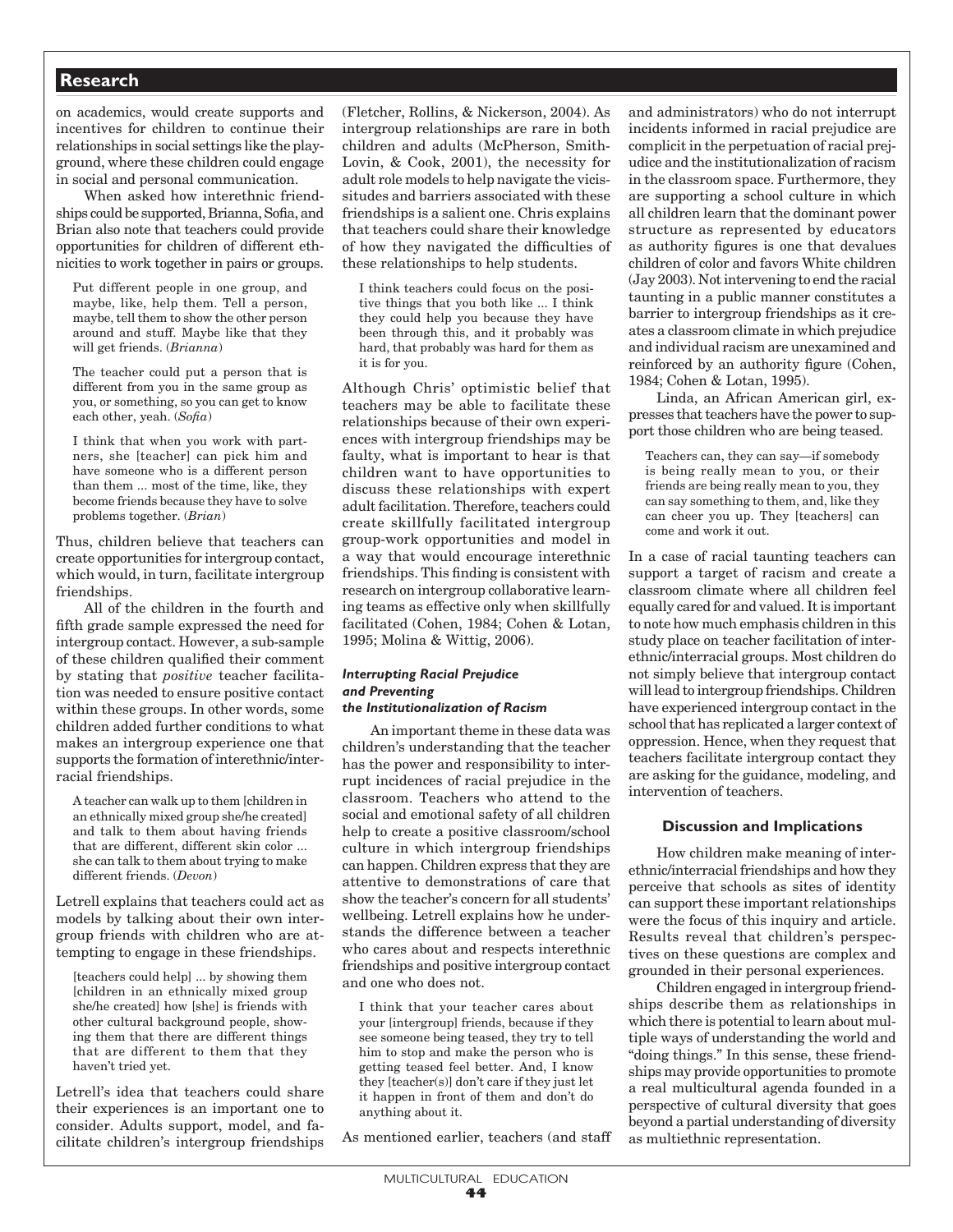Children who have the opportunity to form intimate bonds with children of different cultural groups and across the socially constructed boundaries of race may learn in a more complex context of cultural diversity, one in which "understanding and valuing of differences" (Coker-Kolo, 2002) inform our ways of thinking that challenge dominant discourses.

Another important learning is that children who do not engage in these relationships or prefer intragroup friends do so for differing reasons. Two of the European American girls in this sample did not share interethnic/interracial friendships. Interviews with these two girls revealed interesting perceptions and attitudes on intragroup friendships. These girls explained that intragroup friendships simply "happen" and described the development of intragroup friendships as a normal occurrence explainable by the fact that similar people spend more and more time together and solidify relationships.

It is important to note that this perspective (intragroup selectivity as "normal") is associated with racial prejudice, and children's "lay theories" of intergroup relations (Cameron et. al., 2001). These girls along with another European American boy with no interethnic friendships described racial discrimination as a historical phenomenon and not one present in today's society. These children did not make connections between participating exclusively in intragroup friendships and the exclusion of "out-group" peers due to their ethnic/racial identity.

In contrast, two European American children with intergroup friendships, noted the presence of much prejudice in their classrooms and attributed low levels of intergroup friendships to prejudice and exclusion of peers based on race. These children used moral reasoning to explain intra- and intergroup friendship dynamics attributing exclusive intragroup friendships to negative racial attitudes. Again, this finding reflects the work of Killen and her colleagues (2004), who have noted that children with "cross-race" friendships are more likely to understand a situation of exclusion based on ethnicity/race employing moral reasoning rather than social-conventional (personal decision) thinking.

Thus, there may be a connection between the reasoning, moral orientation, and racial attitudes of children and their perceptions of—and participation in—interethnic/interracial friendships. In addition, these children, who are involved in intimate close friendships with children of different ethnicities, interpret what happens in the classroom differently than children without interethnic/interracial relationships.

Four of the five children of color interviewed all shared interethnic/interracial friendships. In particular two boys spoke of these relationships as personally meaningful and important as well as "difficult" to negotiate. One of the boys vacillated between believing that these friendships are worthwhile and worth abandoning.

Two important reasons were noted for these difficulties that should be discussed. First, the boys noted that in interethnic friendships, they felt as if they had to *change* their way of behaving, talking, and interacting. They perceived the need to do things in the "right" or "good" way. It was clear to me that these children were describing a process by which they had to demonstrate the behaviors consistent with the behaviors of White children. These findings should be couched in a sociopolitical, critical race theory, and critical multiculturalism perspective that elucidate the fact that our schools as a microcosm of our society are transmitting a culture that equates dominant White discourse as "normative" and "acceptable" while relegating the experiences of children of color as "different" and "marginal" (Tate, 1997).

The boys' ambivalence to continue their participation in intergroup friendships is very important in the context of a discussion of the intersection of children's ethnic/racial identity development, the experiences of prejudice, and their perceptions of—and participation in—interethnic/interracial friendships.

Before discussing these, it is important to note that another important theme expressed by children of color in the context of this discussion was that they felt that intragroup friends offered more intimacy and understanding of their personal situations than did intergroup friends. Children of color stated they could share their "feelings" more readily with other children of color.

When "Black children are teased" (harassed with racial slurs), children expressed that they did not think that friendships between "White and Black" children will manifest. In addition, an emotionally unsafe climate leads some children of color to the safety of the ingroup. Pahl and Way (2006) noted that experiencing discrimination and racism often accelerated the process of ethnic and racial identity exploration for teens of color. Others (Phinney, 1990; 2005; Tatum, 1992) have noted that during adolescence this "closing the

ranks" and "self-segregating" behavior is normative as young people explore their ethnic/racial/cultural identities and gravitate towards same-race peer groups.

These interview data point to the fact that perceptions of—and participation in—interethnic/interracial friendships for children of color may be related to the experience of the presence or absence of discrimination and racism and an accelerated process of ethnic/racial identity exploration spurred by these negative experiences. In the words of Linda, an African American girl who has witnessed racist incidents "if you have people calling you names, then, you are not *ever* gonna be friends!"

I argue that incidents of prejudice and racism in the classroom and overall school environment do not only prevent relationships between those children who are bullying and the victims of the bullying; rather, these incidents create a negatively-charged environment that will decrease the likelihood and prevent intergroup friendships overall. Therefore, exclusive intragroup friendships can be either a function of prejudice (as expressed in the narratives of European American children without interethnic/interracial friends) or a protective response against it (as expressed in the narratives of African American children).

It is also important to note that children's narratives elucidated the children's understanding that they do not grow and develop unto themselves. Rather, fourth and fifth grade children eloquently described the influences that their teachers, schools, and neighborhoods have on their developing perceptions of and real-life intergroup friendships. In effect children described a complex ecology of development. Children described adults' behaviors, the decisions adults make for children, and the physical and psychological environments that adults help to create for children as extremely important to their ideas of intergroup relationships and racial attitudes. Teachers were noted for what they do to either improve or discourage positive intergroup contact and intergroup friendship formation and maintenance.

Teachers featured prominently in children's narratives on the influences adults have on their intergroup friendships. First, all children, including those without interethnic/interracial friends, explained that these relationships could be fostered by working together in interethnic/interracial groups at school. Secondly, they noted that teacher intervention during acts of racist behavior would demonstrate that the teacher "cares" about all children, thus,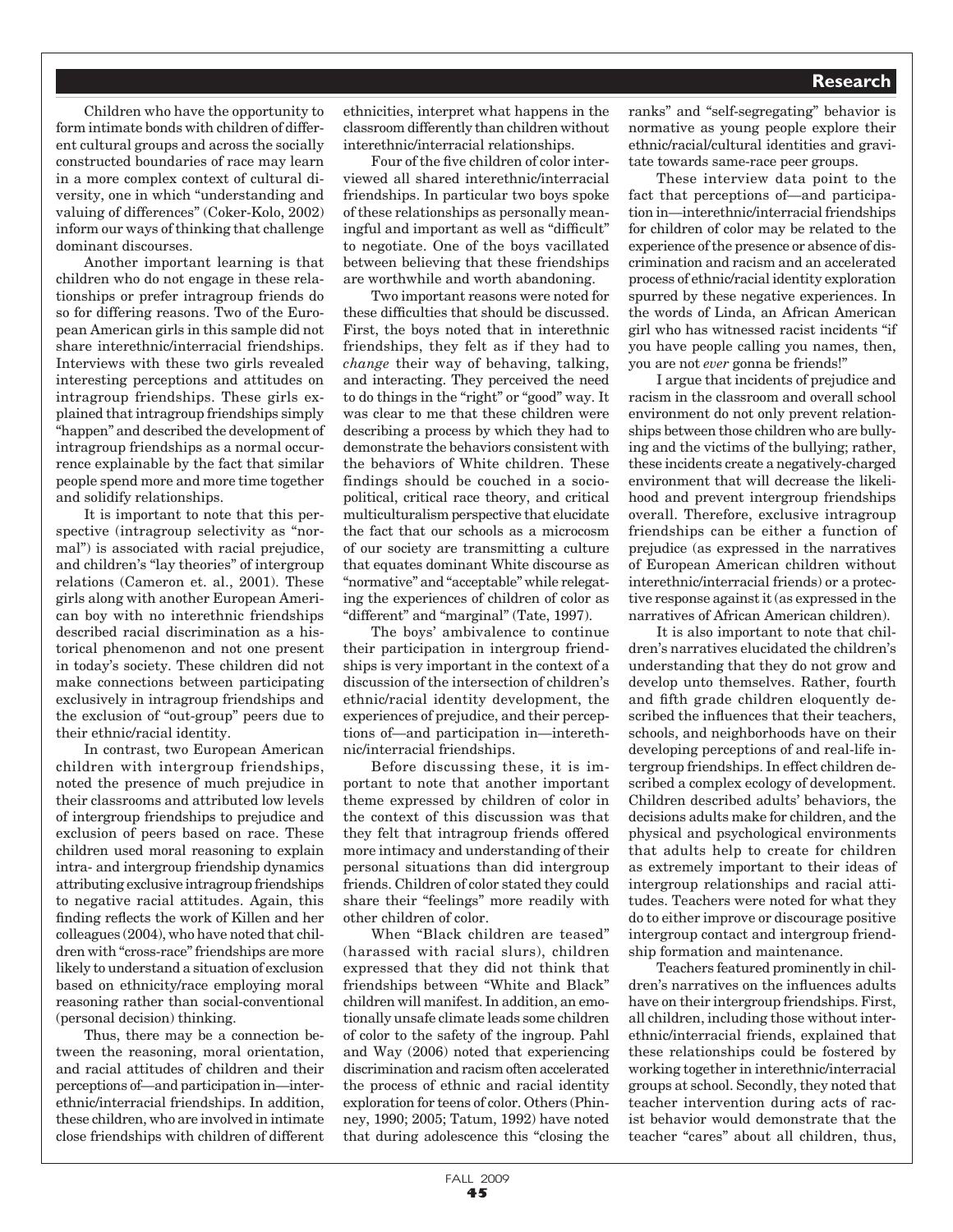providing the necessary environment for these relationships to be explored. Thirdly, teachers could create a supportive environment for these friendships by talking about interethnic/interracial friendships, sharing their own experiences with friendships, and by encouraging children of different ethnicities/races to get to know one another through "buddy-systems."

Again, the factors identified by students are consistent with findings in previous studies that identified the factors associated with higher levels of optimal intergroup contact and/or cross-race friendships in schools such the absence of ability grouping (see Khmelkov & Hallinan, 1999), the presence of intergroup collaborative learning teams (see Slavin & Cooper, 1999) skilled teachers/facilitators, who can address incidents of ethnic/racial discrimination and facilitate meaningful discussion on issues or race/ethnicity and racism within intergroup learning teams(Cohen, 1984; Cohen & Lotan, 1995; Cohen & Roper, 1972), and the presence of intergroup extracurricular activities (Moody, 2001; Quiroz et al., 1996).

 The factors identified by the children also confirm the necessary conditions for optimal intergroup contact purported by contact theorist (see Pettigrew, 1998). In order for interethnic/interracial relationships to flourish children must work cooperatively on common goals in an environment where authority figures, i.e., teachers, staff, and administrators, support them in their efforts, grant the children equal status, and value them unequivocally and unconditionally.

#### **Implications for Educators**

As most educators will agree, more than cognitive and academic development flourish as children participate in the learning-rich environments of schools. All domains of development are facilitated in the school context. Teachers, school administrators, and children's peers are all important influences in the lives of children both inside and outside of the confines of the physical school building. Steinitz & Solomon (1986) describe schools as "sites of identity," places where children learn about themselves, others, and their interpersonal relationship-making.

Schools are spaces in which children develop cognitively and academically, physically, socially, emotionally, and morally; each of these domains is inextricably linked to the others. Ideally, in de-segregated schools, children have the potential

to learn, play, and cooperatively engage with children of diverse backgrounds. In multiethnic schools children have the potential to learn what it is to live cooperatively in a multicultural society.

When supported and facilitated interethnic/interracial relationships can contribute to children's cultural competence, an important asset in an increasingly multicultural society as well as a decrease in negative racial attitudes and prejudice. Hence, it is in the best interest of educators to prepare our schools to support positive interethnic/interracial relationships among children.

As explained in this study, children's narratives were replete with discussions of what teachers and schools could do to support a multicultural climate, interrupt racism in the classroom, and facilitate intergroup friendships. Children provided solutions and a possible map for accomplishing these goals. It seems apparent that children value their potential intergroup friendships and would like help and support in creating and maintaining these relationships.

If educators wish to pay more than lip service to children's overall wellbeing (including their social-emotional development) and to the important goals of multicultural education, much attention must be paid to creating classrooms, playgrounds, and after-school spaces in which children have ample opportunities to work collaboratively in well-facilitated, multiethnic groups. Most importantly, schools as sites of identity must become multiethnic spaces in which children feel valued and validated in their diverse ways of knowing and understanding the world. Classroom teachers must be particularly attuned to interrupting racism both to protect children who may be victims of bullying and to foster the positive climate necessary for all children to feel valued enough to be encouraged to cross the socially constructed boundaries between "ingroups" and "outgroups."

In the end, both the children interviewed in this sample and previous research on decreasing prejudice in children reveal the necessity for thoughtful programming and classroom instruction that may facilitate intergroup dialogue and collaboration for the ultimate goal of supporting meaningful interethnic/interracial friendships.

#### **Note**

When these children spoke to me about these friendships, they often used ethnic and racial labels interchangeably and erroneously; for example, they referred to classmates as "Spanish" (meaning Latino/a), "Black," or "White" when asked about children of different cultural backgrounds, confusing ethnic and racial labels. They used ethnic labels such as "Pakistani" when asked about race. Though I understand that children often used ethnic and racial labels incorrectly, I have not corrected these in this article as I wanted the children's voices to be authentic and reflect both their struggles and developmental understanding of ethnicity and race.

#### **References**

- Aboud, F.E. (1988). *Children and prejudice*. Oxford, UK: Basil Blackwell.
- Aboud, F. E., & Levy, S. R. (2000). Interventions to reduce prejudice and discrimination in children and adolescents. In S. Oskamp (Ed.) *Reducing prejudice and discrimination* (pp. 269-293). Mahwah, NJ: Lawrence Erlbaum.
- Aboud, F. E., Mendelson, M. J., & Purdy, K. T. (2003). Cross-race peer relations and friendship quality. *International Journal of Behavioral Development*, *27*, 165-173.
- Allport, G. W. (1954). *The nature of prejudice*. Cambridge, MA: Addison-Wesley.
- American Anthropological Association. (1998). *American Anthropological Association statement on "race".* (AAA Publication). Arlington, VA: Audrey Smedley.
- Aronson, E. (2002). Building empathy, compassion, and achievement in the Jigsaw classroom. In J. Aronson (Ed.), *Improving academic achievement: Impact of psychological factors in education* (pp. 213-226. San Diego: Academic Press.
- Banks, J. A. (2004). Multicultural education: Historical development, dimensions, and practice. In J. A. Banks & C. A. M. Banks (Eds.), *Handbook of research on multicultural education* (2nd ed., pp. 3-29). San Francisco: Jossey-Bass.
- Banks, J. A. (2006). Improving race relations in schools: from theory and research to practice. *Journal of Social Issues, 62*, 607-614.
- Boger, J. C., & Orfield, G. (2006). *School resegregation: Must the South turn back?* Chapel Hill, NC: University of North Carolina Press.
- Boyatzis, R. E. (1998). *Transforming qualitative information*. Thousand Oaks, CA: Sage.
- Bronfenbrenner, U. (1979). *The Ecology of human development*. Cambridge, MA: Harvard University Press.
- Cameron, J. A., Alvarez, J. M., Ruble, D. N., & Fuligni, A. J. (2001). Children's lay theories about ingroups and outgroups: Reconceptualizing research on prejudice. *Personality and Social Psychology Review, 5,* 118-128.
- Clotfelter, C. T. (2001). Are Whites still fleeing? Racial patterns and enrollment shifts in urban public schools. *Journal of Policy Analysis and Management, 20*(2), 191-221.
- Cohen, E. G. (1984). Talking and working together: Status, interaction, and learning. In P. Peterson, L. C. Wilkinson, & M. Hallinan (Eds.), *The social context of instruction* (pp. 171-186). New York: Academic Press.
- Cohen, E.G., & Lotan, R. A. (1995). Producing equal-status interaction in the heteroge-